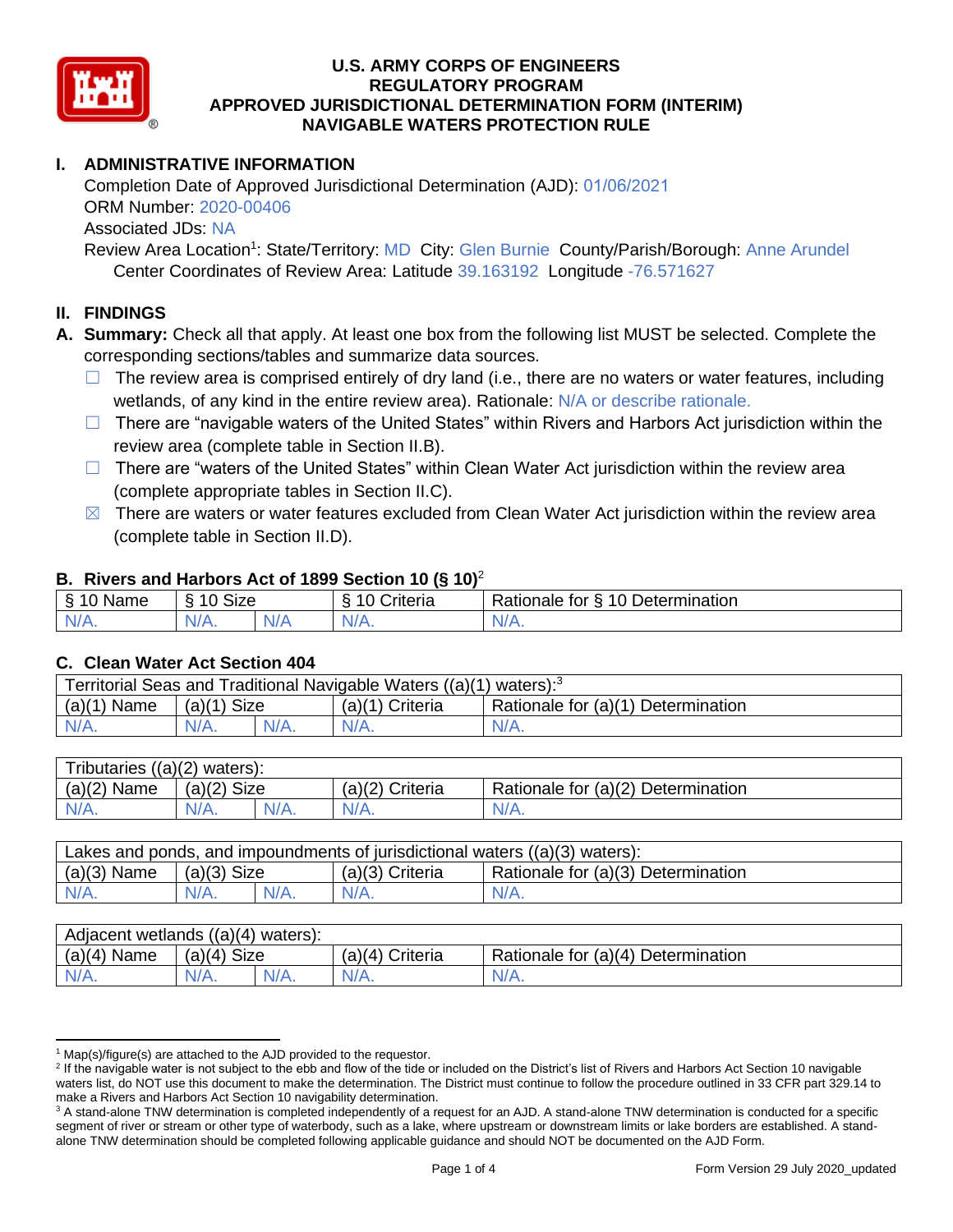

# **D. Excluded Waters or Features**

| Excluded waters $((b)(1) - (b)(12))$ : <sup>4</sup> |                       |                  |                        |                                                    |  |  |
|-----------------------------------------------------|-----------------------|------------------|------------------------|----------------------------------------------------|--|--|
| <b>Exclusion Name</b>                               | <b>Exclusion Size</b> |                  | Exclusion <sup>5</sup> | Rationale for Exclusion Determination              |  |  |
| Wetland A/B,                                        | 0.21                  | $\text{acre}(s)$ | $(b)(1)$ Non-          | Physically remote isolated wetlands. Wetland is    |  |  |
|                                                     |                       |                  | adjacent wetland.      | not inundated by flooding from an $(a)(1)-(a)(3)$  |  |  |
|                                                     |                       |                  |                        | water in a typical year. The site contains         |  |  |
|                                                     |                       |                  |                        | moderately well drained to excessively well        |  |  |
|                                                     |                       |                  |                        | drained soils (with little to no hydric soil       |  |  |
|                                                     |                       |                  |                        | inclusion) and there are no $(a)(1)-(a)(3)$ waters |  |  |
|                                                     |                       |                  |                        | within the area of review (i.e., the property).    |  |  |
| <b>Wetland C</b>                                    | 0.10                  | $\text{acre}(s)$ | $(b)(1)$ Non-          | Physically remote isolated wetlands. Wetland is    |  |  |
|                                                     |                       |                  | adjacent wetland.      | not inundated by flooding from an $(a)(1)-(a)(3)$  |  |  |
|                                                     |                       |                  |                        | water in a typical year. The site contains         |  |  |
|                                                     |                       |                  |                        | moderately well drained to excessively well        |  |  |
|                                                     |                       |                  |                        | drained soils (with little to no hydric soil       |  |  |
|                                                     |                       |                  |                        | inclusion) and there are no $(a)(1)-(a)(3)$ waters |  |  |
|                                                     |                       |                  |                        | within the area of review (i.e., the property).    |  |  |
| <b>Wetland D</b>                                    | 0.45                  | $\text{acre}(s)$ | $(b)(1)$ Non-          | Physically remote isolated wetlands. Wetland is    |  |  |
|                                                     |                       |                  | adjacent wetland.      | not inundated by flooding from an $(a)(1)-(a)(3)$  |  |  |
|                                                     |                       |                  |                        | water in a typical year. The site contains         |  |  |
|                                                     |                       |                  |                        | moderately well drained to excessively well        |  |  |
|                                                     |                       |                  |                        | drained soils (with little to no hydric soil       |  |  |
|                                                     |                       |                  |                        | inclusion) and there are no $(a)(1)-(a)(3)$ waters |  |  |
|                                                     |                       |                  |                        | within the area of review (i.e., the property).    |  |  |
| <b>Wetland E</b>                                    | 0.04                  | $\text{acre}(s)$ | $(b)(1)$ Non-          | Physically remote isolated wetlands. Wetland is    |  |  |
|                                                     |                       |                  | adjacent wetland.      | not inundated by flooding from an $(a)(1)-(a)(3)$  |  |  |
|                                                     |                       |                  |                        | water in a typical year. The site contains         |  |  |
|                                                     |                       |                  |                        | moderately well drained to excessively well        |  |  |
|                                                     |                       |                  |                        | drained soils (with little to no hydric soil       |  |  |
|                                                     |                       |                  |                        | inclusion) and there are no $(a)(1)-(a)(3)$ waters |  |  |
|                                                     |                       |                  |                        | within the area of review (i.e., the property).    |  |  |
| <b>Wetland F</b>                                    | 1.24                  | $\text{acre}(s)$ | $(b)(1)$ Non-          | Physically remote isolated wetlands. Wetland is    |  |  |
|                                                     |                       |                  | adjacent wetland.      | not inundated by flooding from an $(a)(1)-(a)(3)$  |  |  |
|                                                     |                       |                  |                        | water in a typical year. The site contains         |  |  |
|                                                     |                       |                  |                        | moderately well drained to excessively well        |  |  |
|                                                     |                       |                  |                        | drained soils (with little to no hydric soil       |  |  |
|                                                     |                       |                  |                        | inclusion) and there are no $(a)(1)-(a)(3)$ waters |  |  |
|                                                     |                       |                  |                        | within the area of review (i.e., the property).    |  |  |
|                                                     |                       |                  |                        |                                                    |  |  |
|                                                     |                       |                  |                        |                                                    |  |  |
|                                                     |                       |                  |                        |                                                    |  |  |
|                                                     |                       |                  |                        |                                                    |  |  |
|                                                     |                       |                  |                        |                                                    |  |  |
|                                                     |                       |                  |                        |                                                    |  |  |
|                                                     |                       |                  |                        |                                                    |  |  |

<sup>4</sup> Some excluded waters, such as (b)(2) and (b)(4), may not be specifically identified on the AJD form unless a requestor specifically asks a Corps district to do so. Corps districts may, in case-by-case instances, choose to identify some or all of these waters within the review area.  $5$  Because of the broad nature of the (b)(1) exclusion and in an effort to collect data on specific types of waters that would be covered by the (b)(1)

exclusion, four sub-categories of (b)(1) exclusions were administratively created for the purposes of the AJD Form. These four sub-categories are not new exclusions, but are simply administrative distinctions and remain (b)(1) exclusions as defined by the NWPR.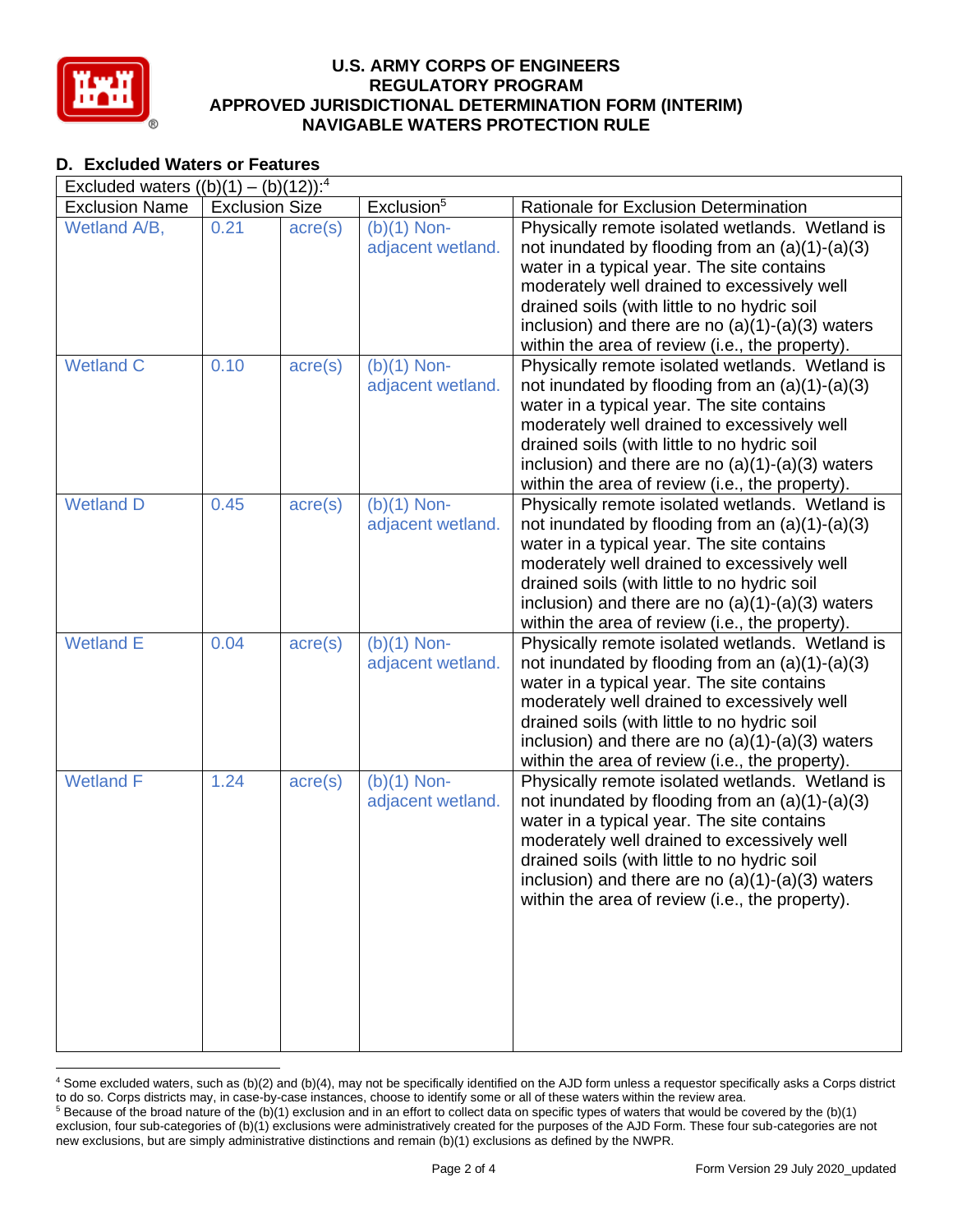

| Excluded waters $((b)(1) - (b)(12))$ : <sup>4</sup> |                       |                  |                                                                                                     |                                                                                                                                                                                                                                                                                                                                                                                               |  |  |
|-----------------------------------------------------|-----------------------|------------------|-----------------------------------------------------------------------------------------------------|-----------------------------------------------------------------------------------------------------------------------------------------------------------------------------------------------------------------------------------------------------------------------------------------------------------------------------------------------------------------------------------------------|--|--|
| <b>Exclusion Name</b>                               | <b>Exclusion Size</b> |                  | Exclusion <sup>5</sup>                                                                              | Rationale for Exclusion Determination                                                                                                                                                                                                                                                                                                                                                         |  |  |
| <b>Wetland G</b>                                    | 0.55                  | $\text{acre}(s)$ | $(b)(1)$ Non-<br>adjacent wetland.                                                                  | Physically remote isolated wetlands. Wetland is<br>not inundated by flooding from an $(a)(1)-(a)(3)$<br>water in a typical year. The site contains<br>moderately well drained to excessively well<br>drained soils (with little to no hydric soil<br>inclusion) and there are no $(a)(1)-(a)(3)$ waters<br>within the area of review (i.e., the property).                                    |  |  |
| <b>Ephemeral</b><br>Channel A,                      | 1622                  | linear<br>feet   | $(b)(3)$ Ephemeral<br>feature, including<br>an ephemeral<br>stream, swale,<br>gully, rill, or pool. | The ephemeral channel A is located entirely<br>onsite. It does provide a conveyance between<br>two wetlands onsite. However, the channel was<br>dry during the site visit (two days after a recent<br>rain event and during an average precipitation<br>period). The site contains moderately well<br>drained to excessively well drained soils (with<br>little to no hydric soil inclusion). |  |  |

# **III. SUPPORTING INFORMATION**

**A. Select/enter all resources** that were used to aid in this determination and attach data/maps to this document and/or references/citations in the administrative record, as appropriate.

 $\boxtimes$  Information submitted by, or on behalf of, the applicant/consultant: South Solley Road Property Delneation Report, October 2, 2020

This information is sufficient for purposes of this AJD.

Rationale: N/A or describe rationale for insufficiency (including partial insufficiency).

- $\Box$  Data sheets prepared by the Corps: Title(s) and/or date(s).
- $\Box$  Photographs: Select. Title(s) and/or date(s).
- $\boxtimes$  Corps site visit(s) conducted on: October 22,2020
- ☐ Previous Jurisdictional Determinations (AJDs or PJDs): ORM Number(s) and date(s).
- ☒ Antecedent Precipitation Tool: *provide detailed discussion in Section III.B*.
- ☐ USDA NRCS Soil Survey: Title(s) and/or date(s).
- $\Box$  USFWS NWI maps: Title(s) and/or date(s).
- $\Box$  USGS topographic maps: Title(s) and/or date(s).

### **Other data sources used to aid in this determination:**

| Data Source (select)              | Name and/or date and other relevant information                         |
|-----------------------------------|-------------------------------------------------------------------------|
| <b>USGS Sources</b>               | $N/A$ .                                                                 |
| <b>USDA Sources</b>               | $N/A$ .                                                                 |
| <b>NOAA Sources</b>               | $N/A$ .                                                                 |
| <b>USACE Sources</b>              | $N/A$ .                                                                 |
| <b>State/Local/Tribal Sources</b> | $N/A$ .                                                                 |
| <b>Other Sources</b>              | ORM map database search for Corps permits and previously mapped aquatic |
|                                   | resources                                                               |